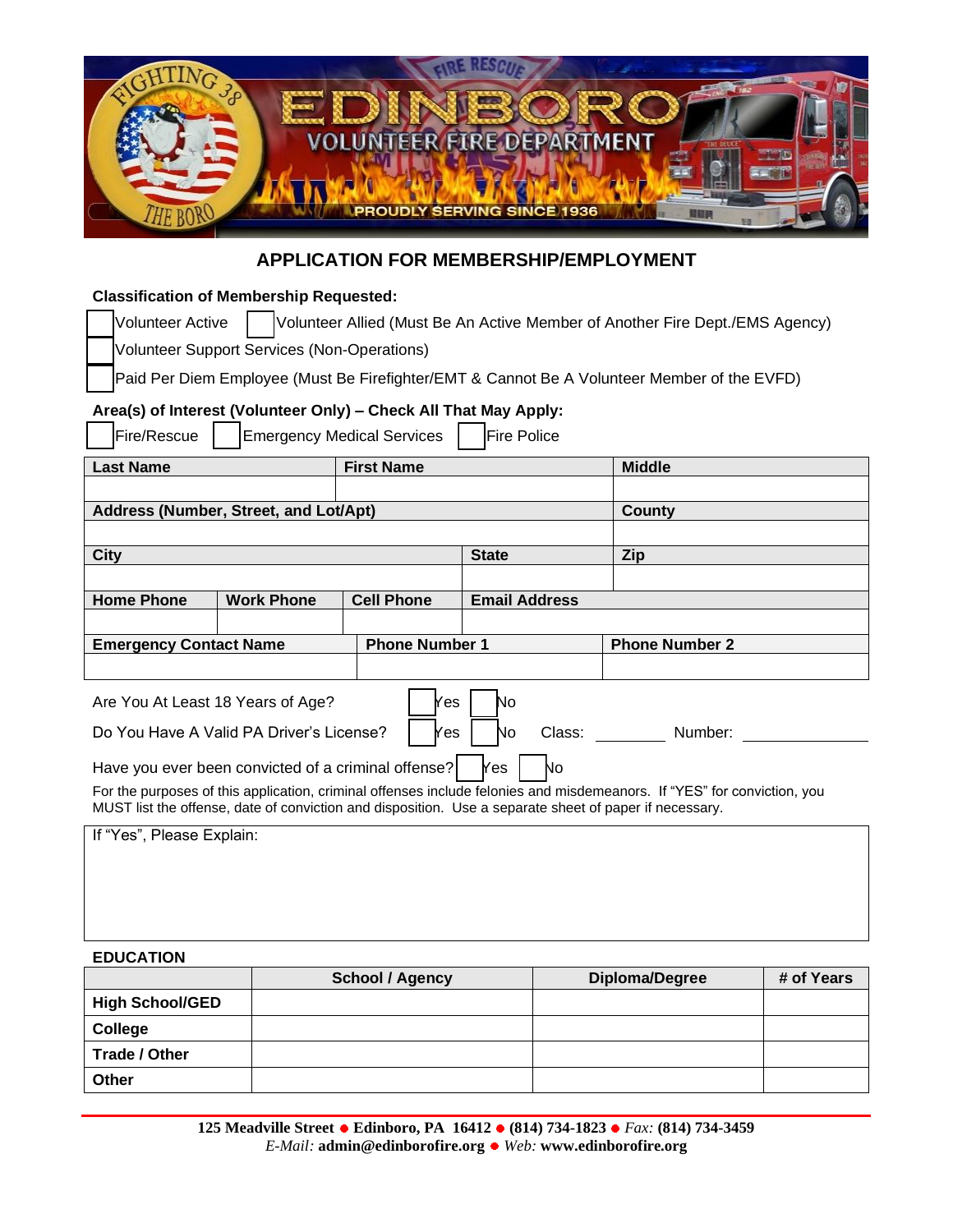Are you now, or have you ever been, a member of an EMS of Firefighting Service?  $\Box$  Yes  $\Box$  No If "Yes", please provide the information requested:

| <b>Date</b><br><b>Month &amp; Year</b> | <b>Fire Department or</b><br><b>Company Name &amp; Address</b> | <b>Chief Officer or</b><br><b>Company Contact</b> | Telephone # |
|----------------------------------------|----------------------------------------------------------------|---------------------------------------------------|-------------|
|                                        |                                                                |                                                   |             |
| From:                                  |                                                                |                                                   |             |
| To:                                    |                                                                |                                                   |             |
| From:                                  |                                                                |                                                   |             |
| To:                                    |                                                                |                                                   |             |
| From:                                  |                                                                |                                                   |             |
| To:                                    |                                                                |                                                   |             |

#### **EMPLOYMENT HISTORY**

Record previous employment, include military experience, beginning with the most recent.

| <b>Date</b><br>Month & Year  | <b>Company Name &amp; Address</b> | Supervisor        | <b>Telephone</b> |
|------------------------------|-----------------------------------|-------------------|------------------|
| From:                        |                                   |                   |                  |
| To:                          |                                   |                   |                  |
| <b>Position Held:</b>        |                                   |                   |                  |
|                              |                                   |                   |                  |
| <b>Date</b><br>Month & Year  | <b>Company Name &amp; Address</b> | <b>Supervisor</b> | <b>Telephone</b> |
| From:                        |                                   |                   |                  |
| To:                          |                                   |                   |                  |
| <b>Position Held:</b>        |                                   |                   |                  |
|                              |                                   |                   |                  |
| <b>Date</b>                  |                                   |                   |                  |
| <b>Month &amp; Year</b>      | <b>Company Name &amp; Address</b> | Supervisor        | <b>Telephone</b> |
| From:                        |                                   |                   |                  |
| To:                          |                                   |                   |                  |
| <b>Position Held:</b>        |                                   |                   |                  |
| <b>Date</b><br>Month & Year  | <b>Company Name &amp; Address</b> | <b>Supervisor</b> | <b>Telephone</b> |
| From:                        |                                   |                   |                  |
|                              |                                   |                   |                  |
| To:<br><b>Position Held:</b> |                                   |                   |                  |

#### **REFERENCES**

Please list three personal or professional references that are not related to you.

| <b>Name</b>    | Relationship        | <b>Years Acquainted</b> | <b>Telephone</b> |
|----------------|---------------------|-------------------------|------------------|
|                |                     |                         |                  |
| <b>Address</b> | City                | <b>State</b>            | Zip              |
|                |                     |                         |                  |
| <b>Name</b>    | <b>Relationship</b> | <b>Years Acquainted</b> | <b>Telephone</b> |
|                |                     |                         |                  |
| <b>Address</b> | City                | <b>State</b>            | Zip              |
|                |                     |                         |                  |
| <b>Name</b>    | <b>Relationship</b> | <b>Years Acquainted</b> | <b>Telephone</b> |
|                |                     |                         |                  |
| <b>Address</b> | City                | <b>State</b>            | Zip              |
|                |                     |                         |                  |

**125 Meadville Street Edinboro, PA 16412 (814) 734-1823** *Fax:* **(814) 734-3459** *E-Mail:* **admin@edinborofire.org** *Web:* **www.edinborofire.org**